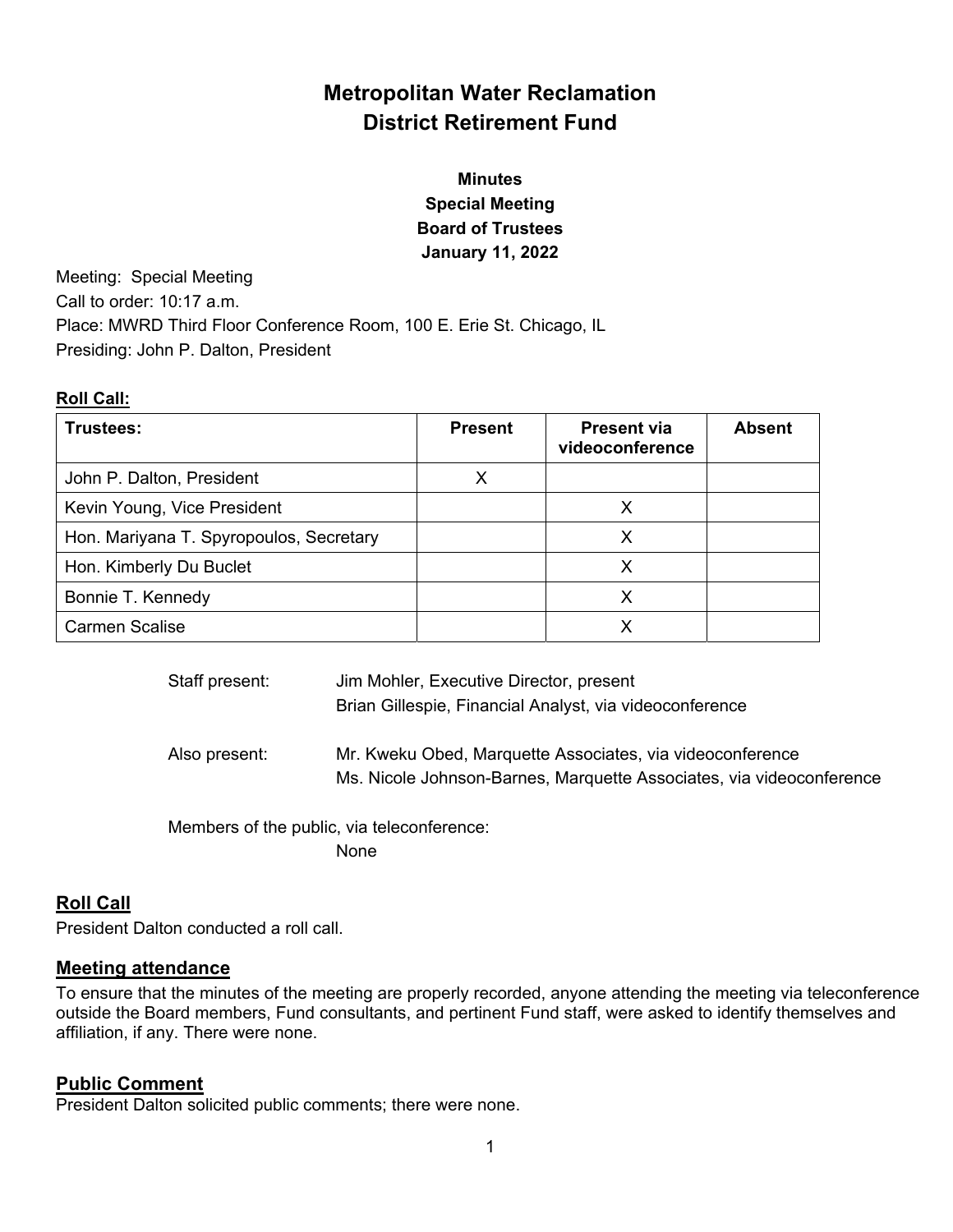In accordance with 5 ILCS 120/2(c)(7), the Retirement Board when into Executive Session to discuss the purchase of investments.

*Motion made by Vice President Young, seconded by Trustee Kennedy, approved by roll call vote.* 

The Retirement Board went into Executive Session at 10:20 a.m.

The Retirement Board came out of Executive Session at 12:40 p.m.

*Motion made by Vice President Young, seconded by Commissioner Spyropoulos, approved by roll call vote.* 

No action taken by the Retirement Board.

### **Adjournment of Meeting**

*Motion to adjourn was made by Commissioner Spyropoulos. Seconded by Vice President Young approved by roll call vote.* 

 $\mathcal{L}_\text{max}$  and  $\mathcal{L}_\text{max}$  and  $\mathcal{L}_\text{max}$  and  $\mathcal{L}_\text{max}$  and  $\mathcal{L}_\text{max}$  and  $\mathcal{L}_\text{max}$ 

President Dalton adjourned the meeting at 12:45 p.m.

Respectfully submitted,

Hon. Mariyana T. Spyropoulos / Secretary

Jim Mohler / Executive Director

Prepared by:

Jim Mohler, Executive Director

 $\mathcal{L}_\text{max}$  , where  $\mathcal{L}_\text{max}$  and  $\mathcal{L}_\text{max}$  and  $\mathcal{L}_\text{max}$